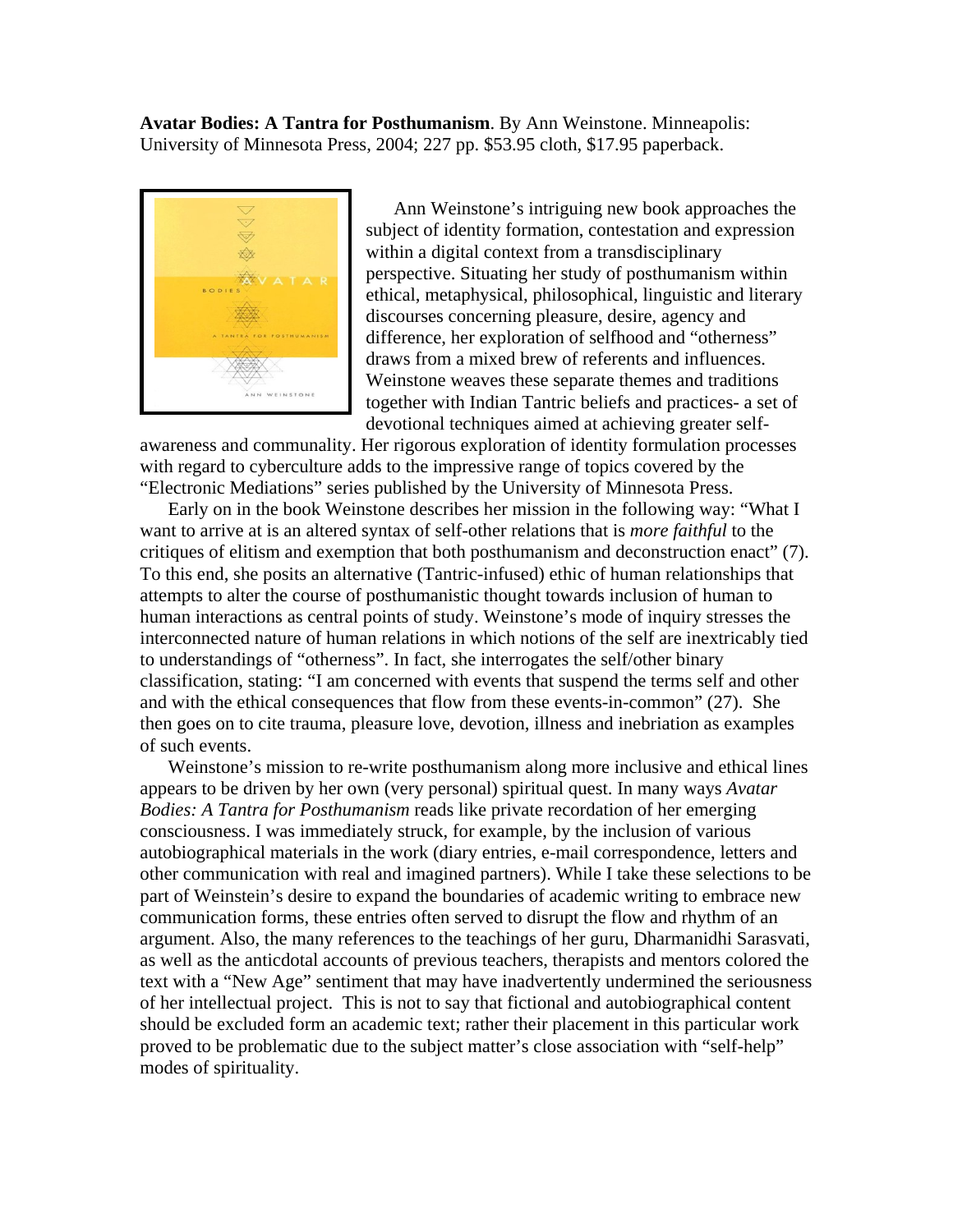It must be noted, though, that the personal and experiential nature of the work infused questions of identity with vigor, immediacy and purpose. Also, Weinstone's emphasis on interconnectivity was a welcome departure from recent theoretical writing that has tended to stress difference, marginality and separateness, rather than commonality.

Given the study's ontological scope and transdisciplinary breadth, I was surprised by the deceptive simplicity of the text's structure. The individual chapters (totaling more than seventy-five) contained, at most, four pages. At first, I was puzzled by this formation as I had come to expect that theoretical arguments require a lengthier developmental form. I now understand these sections to be meditations on themes presented whose structure may adhere to a multiform style of narration (one containing a branched structure which, like hypertext, can be linked together nonsequentially). In other words, it is possible to read the text in a nonlinear fashion.

Regarding the work's dense theoretical content, Weinstone assumes that readers are conversant with complex posthuman and poststructural precepts, in addition to being comfortable with speculative thinking in general. At the same time, though, she marks certain phrases or words in italics to emphasize their importance and relevance to her argument. Weinstone's generous use of italics causes the reader to feel that she does not trust our ability to identify and process information without her assistance. Thus, the respect she pays to a reader's intellect is contradicted by her action of interpreting material on our behalf.

I was impressed, though, by Weinstone's application of various theoretical models of study (particularly her sophisticated understanding and use of performance theory throughout the work). She is able to recognize and comment upon the performative aspects of everyday life experience (such as language, letter writing, even e-mail correspondence). Weinstone's synthesis and use of performance-based theory is all the more impressive in that she resists the temptation to cite specific theorists, at the expense of others. Rather, it appears that her project aims to integrate performance models of study into the theoretical framework of the book as a whole.

In sum, Weinstone's cross-pollinated methodology has the potential to bridge ideological divides, and, in doing so, to offer a holistic approach to the study of selfhood and "otherness" in the contemporary world. The downside of her posthuman experiment, though, is that in reaching across the disciplinary terrain in an attempt to beak down barriers of thought her work may slip into the crevices between existing departmental structures and programs of study that can neither accommodate nor take up her transdisciplinary cause. In this way, *Avatar Bodies: A Tantra for Posthumanism* is burdened by Weinstone's lofty and somewhat naive ambitions.

*-Kathryn Farley* 



**Kathryn Farley** is a doctoral candidate in the Department of Performance Studies at Northwestern University where she is completing a dissertation titled, "*Teaching Performance in the Digital Age: Computerized Technologies, Improvisational P layTechniques and Interactive Learning Processes*". At